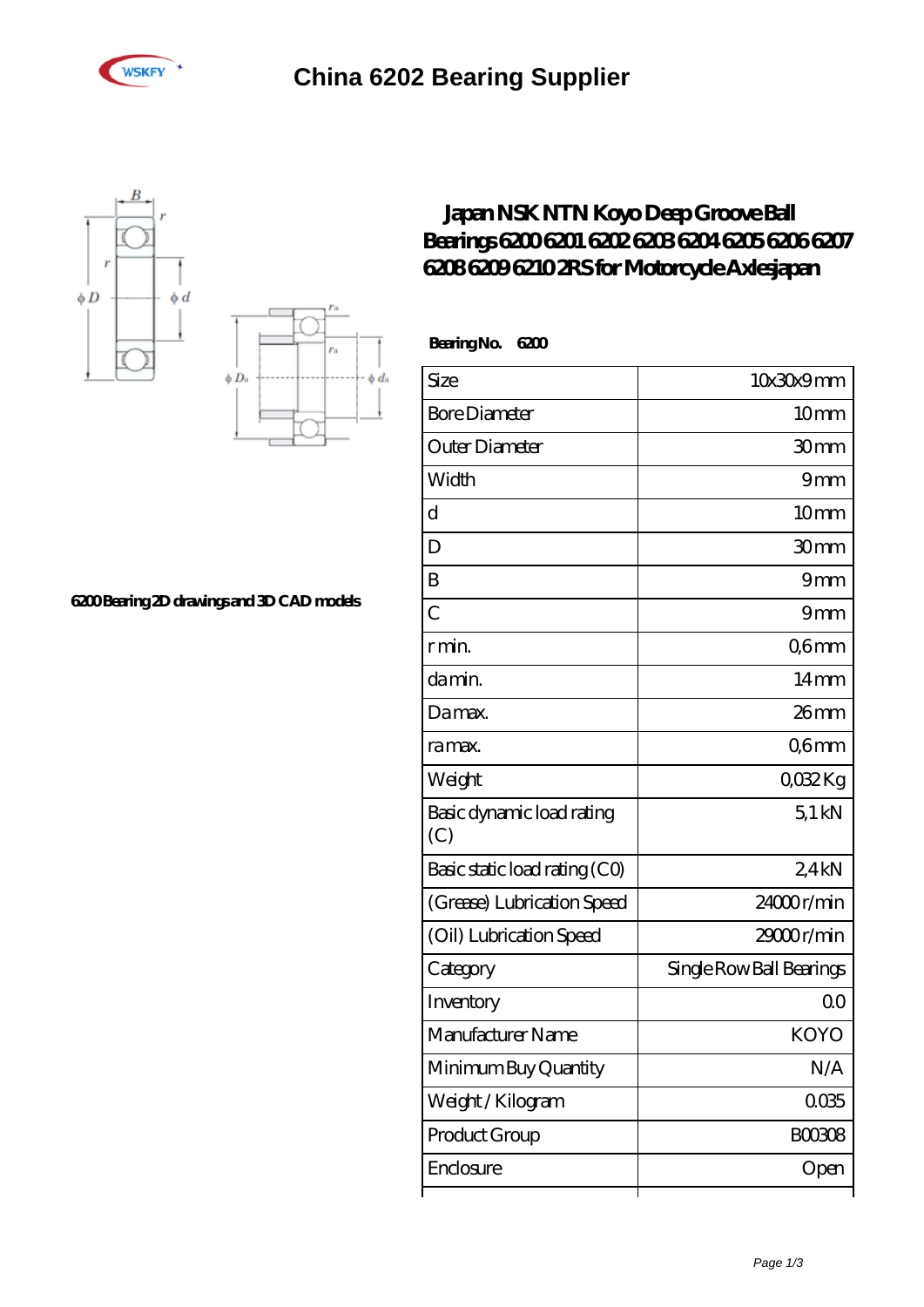

## **[China 6202 Bearing Supplier](https://brosebaskets.tv)**

| Precision Class                    | ABEC 1   ISO PO                                                                                                                                                              |
|------------------------------------|------------------------------------------------------------------------------------------------------------------------------------------------------------------------------|
| Maximum Capacity / Filling<br>Slot | No                                                                                                                                                                           |
| Rolling Element                    | <b>Ball Bearing</b>                                                                                                                                                          |
| Snap Ring                          | No                                                                                                                                                                           |
| <b>Internal Special Features</b>   | No                                                                                                                                                                           |
| Cage Material                      | Steel                                                                                                                                                                        |
| Internal Clearance                 | CO-Medium                                                                                                                                                                    |
| Inch - Metric                      | Metric                                                                                                                                                                       |
| Long Description                   | 10MM Bore; 30MM<br>Outside Diameter; 9MM<br>Outer Race Diameter:<br>Open; Ball Bearing; ABEC 1<br>  ISO PQ No Filling Slot; No<br>Snap Ring, No Internal<br>Special Features |
| Category                           | Single Row Ball Bearing                                                                                                                                                      |
| <b>UNSPSC</b>                      | 31171504                                                                                                                                                                     |
| Harmonized Tariff Code             | 8482105068                                                                                                                                                                   |
| Noun                               | Bearing                                                                                                                                                                      |
| Keyword String                     | Ball                                                                                                                                                                         |
| Manufacturer URL                   | http://www.koyousa.com                                                                                                                                                       |
| Manufacturer Item Number           | 6200                                                                                                                                                                         |
| Weight/LBS                         | 0076                                                                                                                                                                         |
| Outer Race Width                   | 0.354 Inch   9 Millimeter                                                                                                                                                    |
| Bore                               | 0.394 Inch   10 Millimeter                                                                                                                                                   |
| Outside Diameter                   | 1.181 Inch   30 Millimeter                                                                                                                                                   |
| Bearing No.                        | 6200                                                                                                                                                                         |
| r(min)                             | 06                                                                                                                                                                           |
| Cr                                 | 640                                                                                                                                                                          |
| $C\Omega$                          | 240                                                                                                                                                                          |
| Cu                                 | 0120                                                                                                                                                                         |
| fO                                 | 132                                                                                                                                                                          |
| Grease lub.                        | 24000                                                                                                                                                                        |
|                                    |                                                                                                                                                                              |